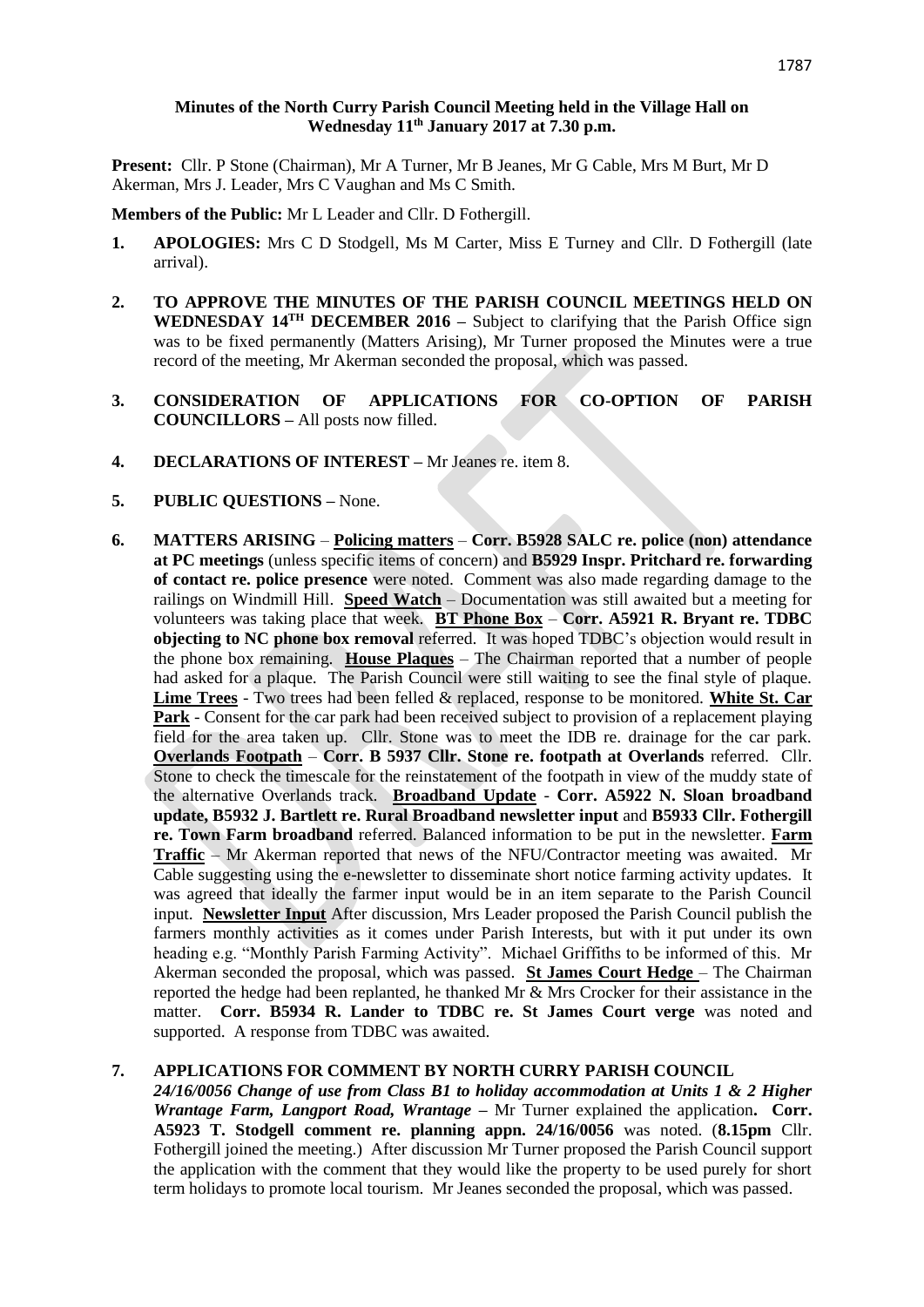*24/16/0064 Change of use from agricultural to sports field associated with White Street Sports on land to the rear of Pury Street Farm, Stoke Road, North Curry (resubmission of 24/16/0012)* – The Chairman explained the application. Mr Turner noted one letter of objection re. concern it would encourage parking on Stoke Road, there were other letters of support. Mr Leader pointed out the car park would be a safer dropping off point for children and the sports club would let parents know not to park on Stoke Road. After discussion, Mr Jeanes proposed the Parish Council support the application, repeating the comments made on application 24/16/0012 (including reversion to agricultural use if no longer required for a sports field) plus commenting that they would wish to see the sports club actively encouraging users to park in the car park, not on the highway. Mr Turner seconded the proposal, which was passed (the Chairman abstained).

- **8. TO CONSIDER TDBC's ADOPTION OF THE SITE ALLOCATION & DEVELOPMENT MANAGEMENT PLAN –** It was noted that an appeal relating to the second Knapp Lane planning application had been received. It was agreed that Mr Jeanes be allowed to stay in the room for discussion of this item but would have no input. **Corr. A5924 TDBC Notice of adoption of SADMP & extract from SADMP** and **A5925 E. Ormes public notice re. inspection of SADMP papers** referred. The comments relating to the Knapp Lane site were noted. Objections to the adoption of the SADMP could only be on procedural errors. Discussion referred to the height of the houses at Overlands and the need for any houses at the Knapp Lane site to be low to reduce impact, the design brief in relation to the siting of houses and green space and that, if drainage was not feasible, the houses could not be built. After discussion Mrs Vaughan proposed Mr Turner and the Clerk prepare a form of words to be sent to the Inspector of the first Knapp Lane development appeal, to raise relevant SADMP points. Mrs Leader seconded the proposal, which was passed, Mr Jeanes abstained.
- **9. TO CONSIDER RESPONSE TO PROPOSED NEW DISTRICT COUNCIL FOR TAUNTON DEANE & WEST SOMERSET – Corr. A5926 Cllr. J Williams re. merger of TDBC & WSDC** referred. There would be a meeting on 20<sup>th</sup> January. The Chairman felt this item needed further consideration and it was agreed the matter be discussed at the February meeting. The Chairman would provide a note of points for that meeting. Volunteers to attend the meeting were sought.

**Item 12 TO CONSIDER APPROACH TO & FINANCING OF REPAIR OF FINGER POSTS** was brought forward for consideration at this point in order to be taken into account in the precept. **Correspondence A5927 B. Jeanes & P. Stone re. finger posts** referred.Cllr. Fothergill to forward a Manual of Procedure for work on fingerposts. He pointed out that they need not necessarily be taken down to re-paint them and that it would be best for the first few repaired to be the easier ones and not on the highway. After discussion, Mrs Vaughan proposed the finger posts be prioritised according to need for repair/difficulty prior to discussion at the February meeting. Mr Cable seconded the proposal, which was passed. Mr Jeanes suggested costs for repairs in the current financial year could be absorbed.

- **10. TO CONSIDER AND APPROVE PRECEPT BID FOR 2017/2018\* -** After discussion noting the reduced Council Tax Support Grant, Mr Akerman proposed the precept be set at £17312 to allow £156 to be put towards finger post repair. Mrs Burt seconded the proposal, which was passed.
- **11. TO CONSIDER POLICY ON VILLAGE TWINNING SIGNAGE –** Notwithstanding the suspension of the twinning association, Mrs Vaughan proposed village twinning signage be refixed and maintained for the time being, Mr Akerman seconded the proposal, which was passed.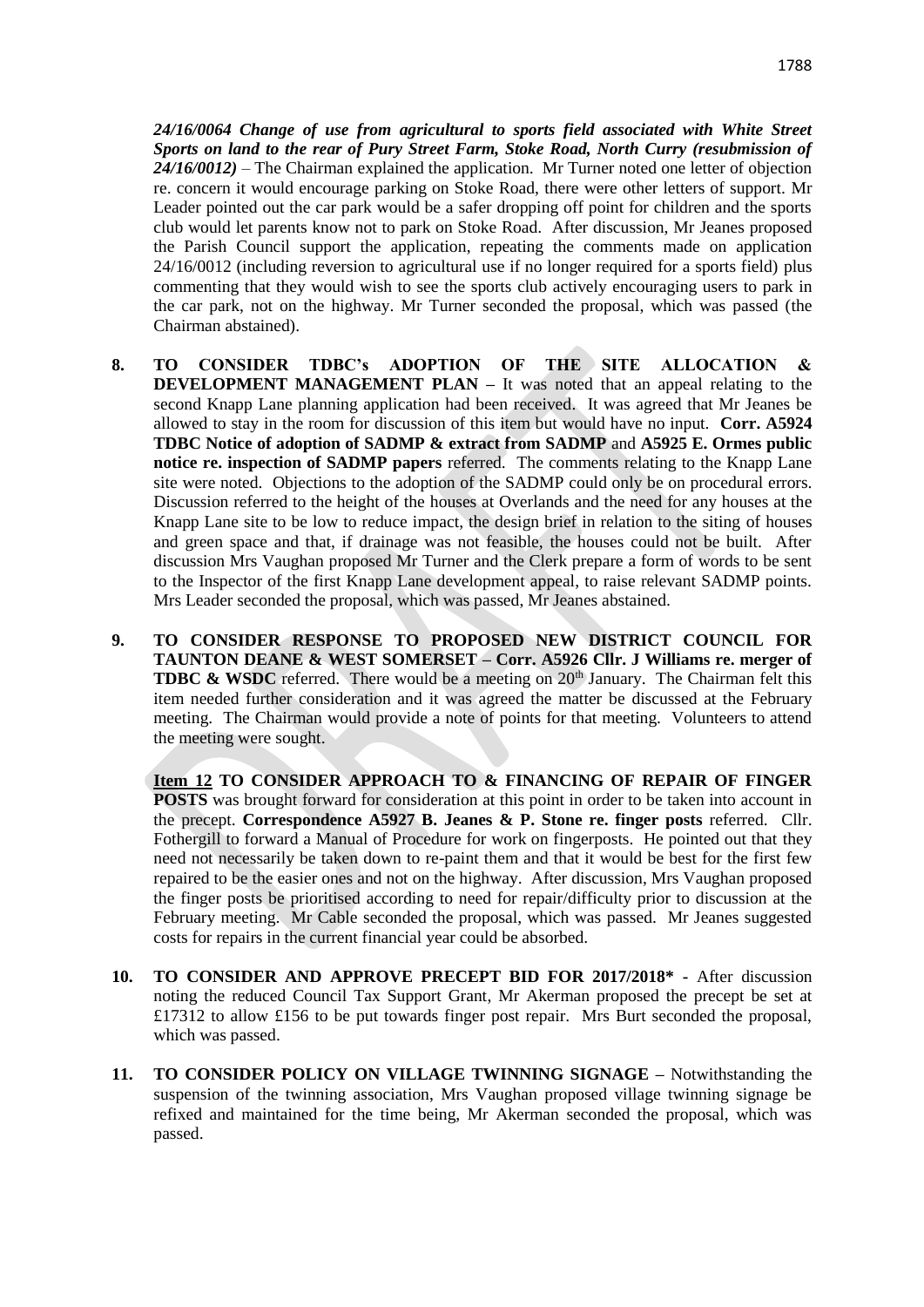- **12. TO CONSIDER APPROACH TO & FINANCING OF REPAIR OF FINGER POSTS –** See above.
- **13. TO CONSIDER SPRING LITTER PICK** It was agreed a community litter pick be scheduled for Saturday 25<sup>th</sup> February at 10.30 a.m., meeting in the Village Hall Car Park. Clerk to contact DLO re. collection of bags of waste. Gloves and fluorescent jackets to be worn where available. After discussion Mr Jeanes proposed up to £100 be allowed for the purchase of "litter pickers", Mr Akerman seconded the proposal, which was passed. Mrs Vaughan to source the pickers.
- **14. PROPOSAL TO SET UP A GROUP TO MANAGE PUBLIC WILD SPACES**  This group would report to NCSL. Mr Akerman stressed that responsibilities for open spaces associated with new developments should not be taken on. The Chairman confirmed the intention was to liaise with the management committees of new developments, not to undertake the work.

# **15. CORRESPONDENCE –** Corr. A5921 to A5927 covered above.

**Corr. B5940 SWP briefing re. 3 weekly waste collection –** It was noted that additional collections could be arranged for human waste/nappies.

**Corr. B5944 Coffee shop donation** – Letter of thanks to be sent.

**16. FINANCE – Monthly Account** – Mr Jeanes presented the monthly account and proposed it be accepted, Mrs Leader seconded the proposal, which was passed. **Cheques/BACS Transfers** – Mr Jeanes presented the list and proposed the payments be made, Mrs Vaughan seconded the proposal, which was passed.

| <b>Cheque No</b>     | Payee                                              | Amount   |
|----------------------|----------------------------------------------------|----------|
| <b>BACS</b> Transfer | P. Stone re. "The Sign Builder" White. St. sign    | £18.70   |
| <b>BACS</b> Transfer | P. Stone re TDBC Planning Appn. (White St.)        | £192.50  |
| <b>BACS</b> Transfer | R. Perry - Playing Field picnic tables             | £951.00  |
| <b>BACS</b> Transfer | <b>HMRC</b> National Insurance                     | £45.63   |
| <b>BACS</b> Transfer | B. Wellwood - Clerk Salary inc 1/31 OT re. 2015/16 | £706.71  |
| <b>BACS</b> Transfer | Arobicare Ltd                                      | £1032.00 |
| 100313               | Citizen's Advice Bureau (Taunton District)         | £100.00  |
| <b>BACS</b> Transfer | <b>NCVH</b> Room Hire (December)                   | £13.89   |
| <b>BACS</b> Transfer | Newsletter costs 2016                              | £495.60  |
| <b>BACS</b> Transfer | SCC re. footpath cutting                           | £500.00  |

# **17. COMMITTEE/DELEGATES REPORTS**

**Footpaths** – The Chairman would be meeting the new footpath warden (Tracey Sutton) to discuss footpath issues including the steps to the new footbridge at Widnes Drove and upkeep of footpaths getting overgrown. **Playing Fields** – Mr Turner reported the Pavilion was to have new doors installed and that the Committee was still seeking volunteers. **Village Hall** – Nothing to report. **Tree Warden –** Covered above. **Road Safety** – Cllr. Fothergill presented the technical report on the road safety proposals, there were 8 options with 3 recommendations. He would meet the Road Safety Committee prior to advising Highways of the preference. Mrs Burt raised the issue of traffic parked by the Coffee Shop blocking the road for a large lorry, which in turn prevented an ambulance getting access. The Road Safety Group would consider yellow lines. Mrs Burt also mentioned parking issues in Overlands, although it was not considered that there was much the Parish Council could do in this case and that householders would need to resolve matters where possible. **SALC** – Sam Winter is to leave SALC. **Stable** – Nothing to report. **Flood Warden** – Mrs Vaughan suggested keeping drain grills clear of blowing waste on waste collection days be included in the newsletter if there was space. The Chairman was to meet a member of the SCC Flood Team at Broad Lane to discuss options.